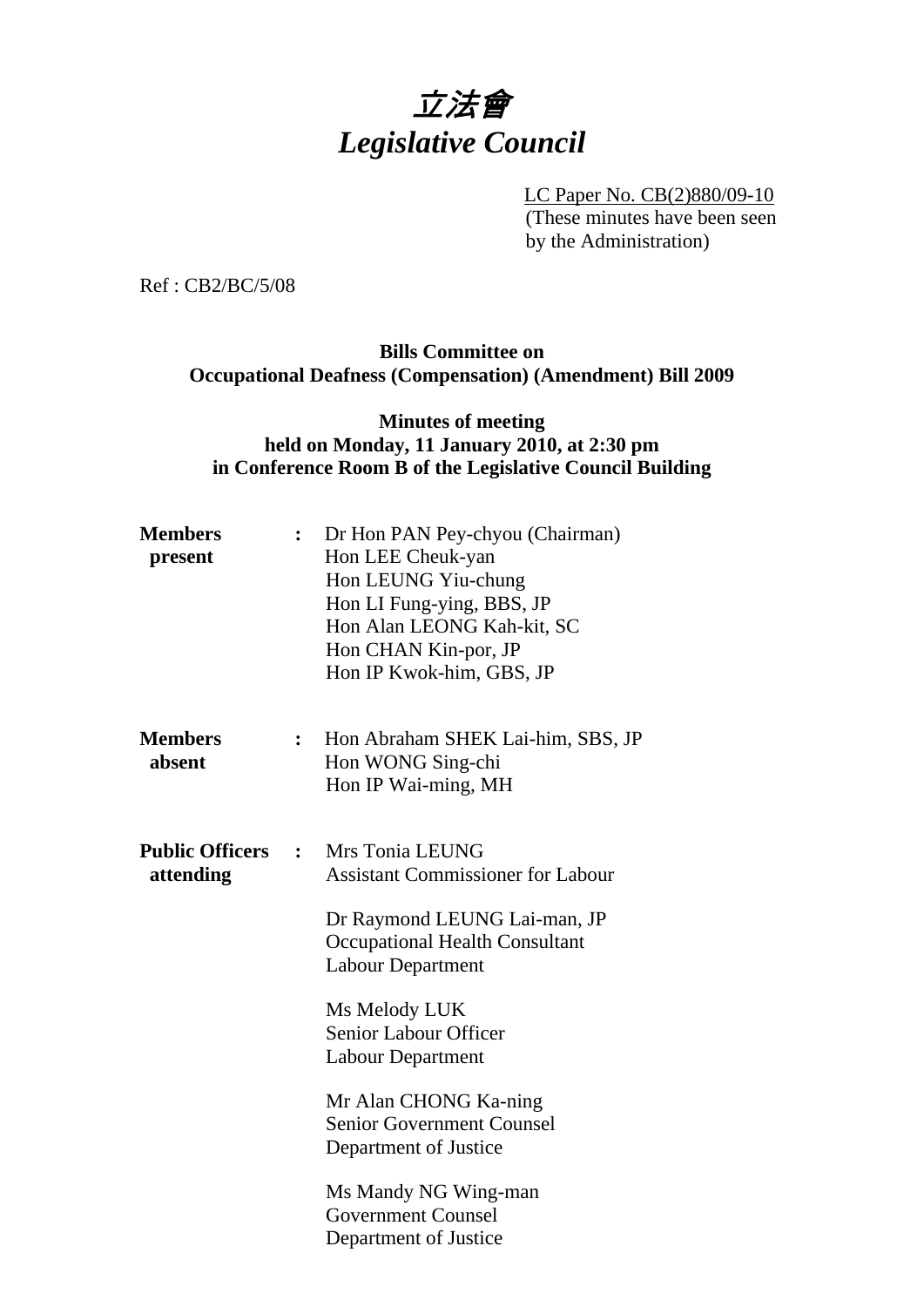| <b>Clerk</b> in<br>attendance | Mr Raymond LAM<br>Chief Council Secretary (2) 1     |
|-------------------------------|-----------------------------------------------------|
| <b>Staff</b> in<br>attendance | Mr Timothy TSO<br><b>Assistant Legal Adviser 2</b>  |
|                               | Miss Josephine SO<br>Senior Council Secretary (2) 1 |

### **I. Meeting with the Administration**

1. The Bills Committee deliberated (index of proceedings attached at **Annex**).

2. The Bills Committee considered the Administration's response on the rationale for adjusting the overall rate and proportions of distribution of the Employees' Compensation Insurance Levy proposed in the Occupational Deafness (Compensation) (Amendment) Bill 2009 (the Bill), as set out in the Administration's paper (LC Paper No. CB(2)667/09-10(01)), and examined the draft Committee Stage amendments (CSAs) to be proposed by the Administration.

3. The Administration advised that it would revise the draft CSAs -

- (a) to substitute the word "the Court" in the proposed new sections  $48(6)(c)(iii)$ ,  $(6A)$ ,  $(10)(b)(ii)$  and  $(11)(b)$  by "the District Court";
- (b) to delete "的結果" from the proposed new sections  $48(4)(d)$  and 48(8)(d) in the Chinese text; and
- (c) to amend "《2009 年修訂條例》" in the Chinese text of the proposed new section 48(13)(b) to " 《2010 年修訂條例》"

4. The Administration advised that it would consider revising the proposed new section 48(11) and the Chinese text of the proposed new sections 48(10)(b) and  $(11)(b)$ .

### **II. Any other business**

5. The Chairman concluded that the Bills Committee had completed the scrutiny of the Bill.

6. The Administration informed the Bills Committee that it intended to give notice for resumption of the Second Reading debate on the Bill at the Council meeting on 3 February 2010. Members noted that the deadline for giving notice of amendment to the Bill would be 25 January 2010. Members agreed that the Bills Committee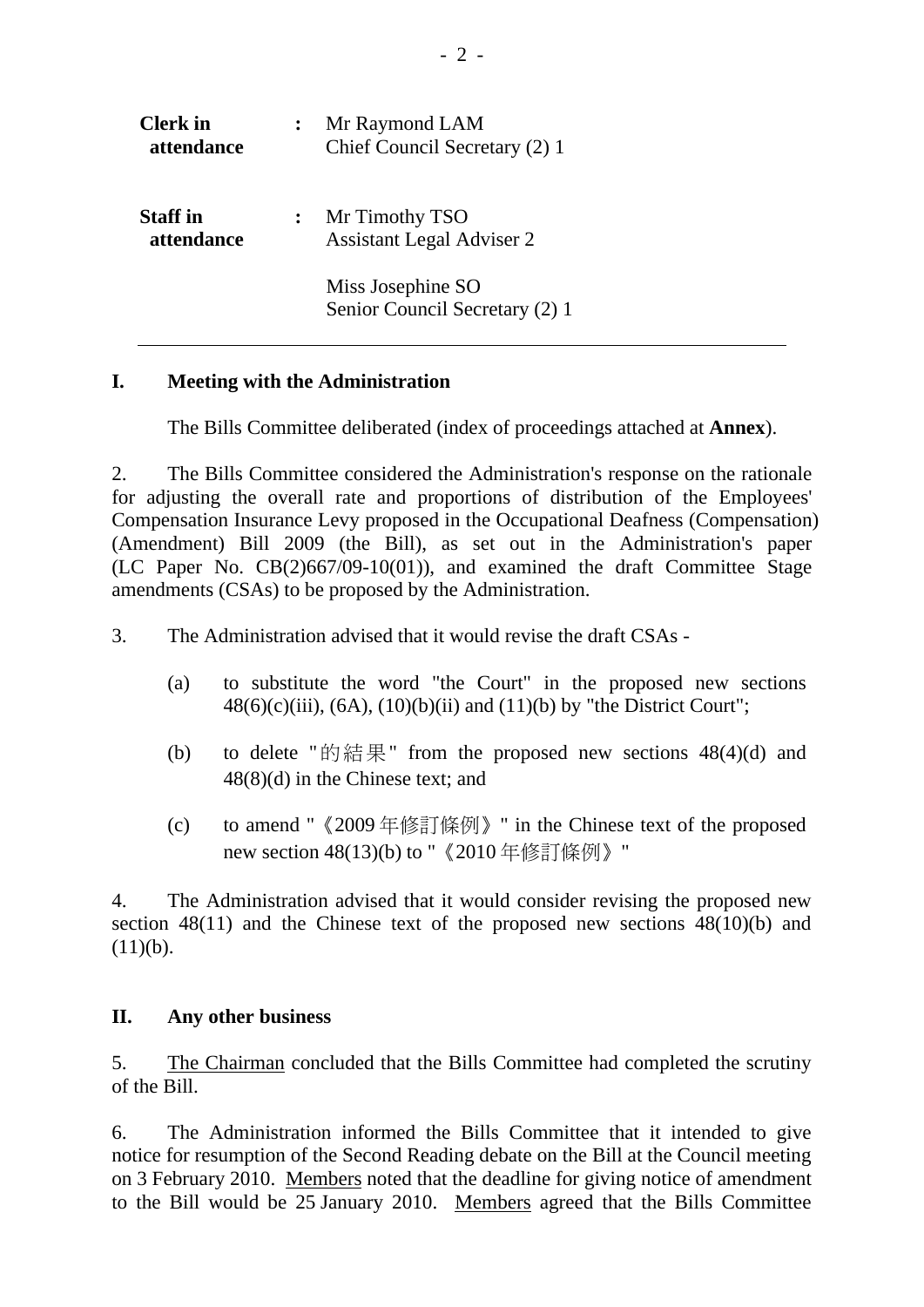would make a report on its deliberations on the Bill to the House Committee on 22 January 2010.

7. The meeting ended at 4:27 pm.

Council Business Division 2 Legislative Council Secretariat 2 February 2010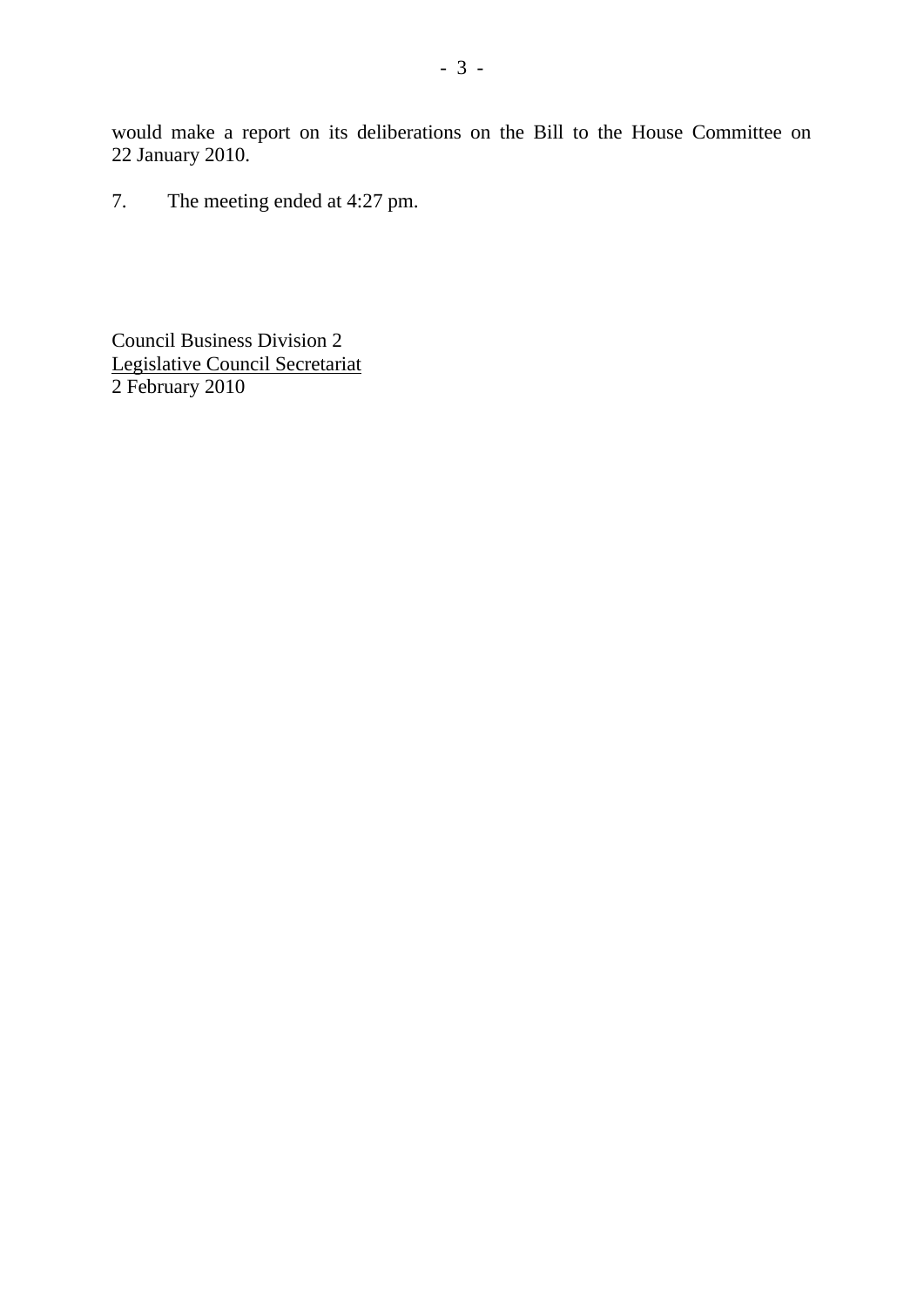## **Proceedings of meeting of the Bills Committee on Occupational Deafness (Compensation) (Amendment) Bill 2009 on Monday, 11 January 2010, at 2:30 pm in Conference Room B of the Legislative Council Building**

| Time marker          | <b>Speaker</b>                         | Subject(s)                                                                                                                                                                                                                                                                                                                                                                                                                                                                                                                                                                                                                                                                                                                                                                                                                                                                                                                                                                                                                                                                                                                                                                                                                                         | <b>Action</b><br><b>Required</b> |
|----------------------|----------------------------------------|----------------------------------------------------------------------------------------------------------------------------------------------------------------------------------------------------------------------------------------------------------------------------------------------------------------------------------------------------------------------------------------------------------------------------------------------------------------------------------------------------------------------------------------------------------------------------------------------------------------------------------------------------------------------------------------------------------------------------------------------------------------------------------------------------------------------------------------------------------------------------------------------------------------------------------------------------------------------------------------------------------------------------------------------------------------------------------------------------------------------------------------------------------------------------------------------------------------------------------------------------|----------------------------------|
| $000000 -$<br>000131 | Chairman                               | Opening remarks                                                                                                                                                                                                                                                                                                                                                                                                                                                                                                                                                                                                                                                                                                                                                                                                                                                                                                                                                                                                                                                                                                                                                                                                                                    |                                  |
| $000132 -$<br>000905 | Chairman<br>Admin                      | Briefing on the Administration's response to<br>issues raised at the Bills Committee meeting<br>held on 30 November 2009 (LC Paper No.<br>$CB(2)667/09-10(01))$                                                                                                                                                                                                                                                                                                                                                                                                                                                                                                                                                                                                                                                                                                                                                                                                                                                                                                                                                                                                                                                                                    |                                  |
| $000906 -$<br>001058 | Chairman<br>Hon CHAN Kin-por           | Hon CHAN Kin-por pointed out that apart<br>from the 6.3% Levy (the Levy) payable<br>Employees' Compensation<br>the<br>under<br>Insurance Levies Ordinance (ECILO), an<br>employer was also required to contribute a<br>levy of 2% to the Employees Compensation<br>Insurer Insolvency Bureau and 3% for the<br>Government Terrorism Facility Charge. He<br>held the view that a mechanism whereby the<br>overall Levy rate could be<br>adjusted<br>downwards or upwards in light of the<br>prevailing circumstances<br>should<br>be<br>established. He further pointed out that the<br>current proposed 5.8% was a revision after a<br>first proposal on adjusting the overall Levy<br>rate from 6.3% to 5.3%. He expressed<br>support for the Administration's proposal to<br>adjust the overall Levy rate from 6.3% to<br>5.8% and the proportions of distribution of<br>the Levy collected to the Employees<br>Compensation Assistance Fund Board<br>(ECAFB), the Occupational Deafness<br>Compensation Board (ODCB) and the<br>Occupational Safety and Health Council<br>(OSHC) as proposed in the Occupational<br>Deafness (Compensation) (Amendment) Bill<br>2009 (the Bill) as the proposal was a<br>consensus among different stakeholders |                                  |
| $001059 -$<br>001908 | Chairman<br>Hon LEE Cheuk-yan<br>Admin | Hon LEE Cheuk-yan considered that the<br>Administration should increase the financial<br>resources to OSHC so as to enhance the<br>public awareness and vigilance<br>about<br>occupational safety and health.<br>In his<br>view, the overall Levy rate should be<br>maintained at the current level of 6.3%, as                                                                                                                                                                                                                                                                                                                                                                                                                                                                                                                                                                                                                                                                                                                                                                                                                                                                                                                                    |                                  |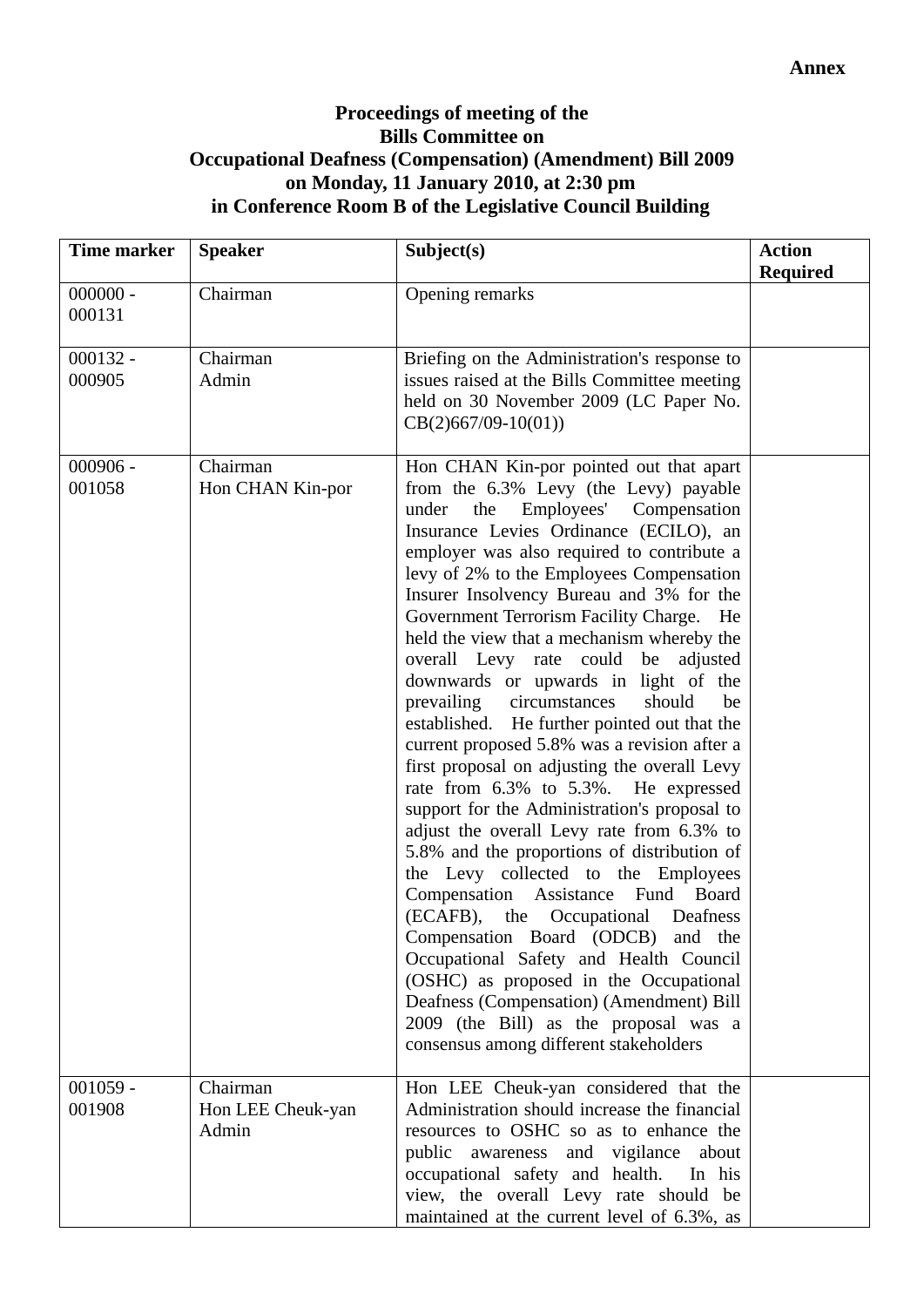|--|--|--|--|

| Time marker          | <b>Speaker</b>                                            | Subject(s)                                                                                                                                                                                                                                                                                                                                                                                                                                                                                                   | <b>Action</b><br><b>Required</b> |
|----------------------|-----------------------------------------------------------|--------------------------------------------------------------------------------------------------------------------------------------------------------------------------------------------------------------------------------------------------------------------------------------------------------------------------------------------------------------------------------------------------------------------------------------------------------------------------------------------------------------|----------------------------------|
|                      |                                                           | the generation of<br>this would ensure<br>sufficient levy income for distribution to<br>ODCB, OSHC and ECAFB, and hence<br>improving their financial viability and<br>ability to perform the statutory functions or<br>improve their services.<br>Hon LEE<br>Cheuk-yan pointed out that as the Hong<br>Kong Confederation of Trade Unions did not<br>sit on the Labour Advisory Board, it had not<br>been consulted on the current proposal in<br>relation to the adjustment and distribution of<br>the Levy |                                  |
|                      |                                                           | Financial positions of ECAFB and OSHC;<br>on reasons why ECAFB might face cash<br>flow problem in a few years' time, the<br>Administration advised that it would be<br>difficult at present to give an accurate<br>calculation of the income and expenditure of<br>ECAFB in the years to come                                                                                                                                                                                                                |                                  |
| $001909 -$<br>002628 | Chairman<br>Hon LI Fung-ying<br>Admin<br>Hon CHAN Kin-por | Hon LI Fung-ying considered that<br>the<br>Administration should<br>its<br>step<br>up<br>enforcement actions against non-compliance<br>with the provision of compulsory insurance<br>against employer's liability under<br>the<br>Employees' Compensation Ordinance.<br>She<br>pointed out that it would be undesirable to<br>further delay the passage of the Bill                                                                                                                                          |                                  |
|                      |                                                           | The Administration advised that the Labour<br>Department (LD) had all along been taking a<br>proactive approach in law enforcement,<br>promotion and education.<br>It would<br>continue to keep up its efforts to ensure that<br>employers would take out employees'<br>compensation insurance policy for their<br>employees                                                                                                                                                                                 |                                  |
|                      |                                                           | The Administration further advised that it<br>had all along been monitoring closely the<br>financial positions of ECAFB, ODCB and<br>OSHC.<br>It would from time to time<br>evaluate<br>and review<br>their<br>respective<br>financial<br>situation<br>formulate<br>and<br>improvement or adjustment measures where<br>necessary                                                                                                                                                                             |                                  |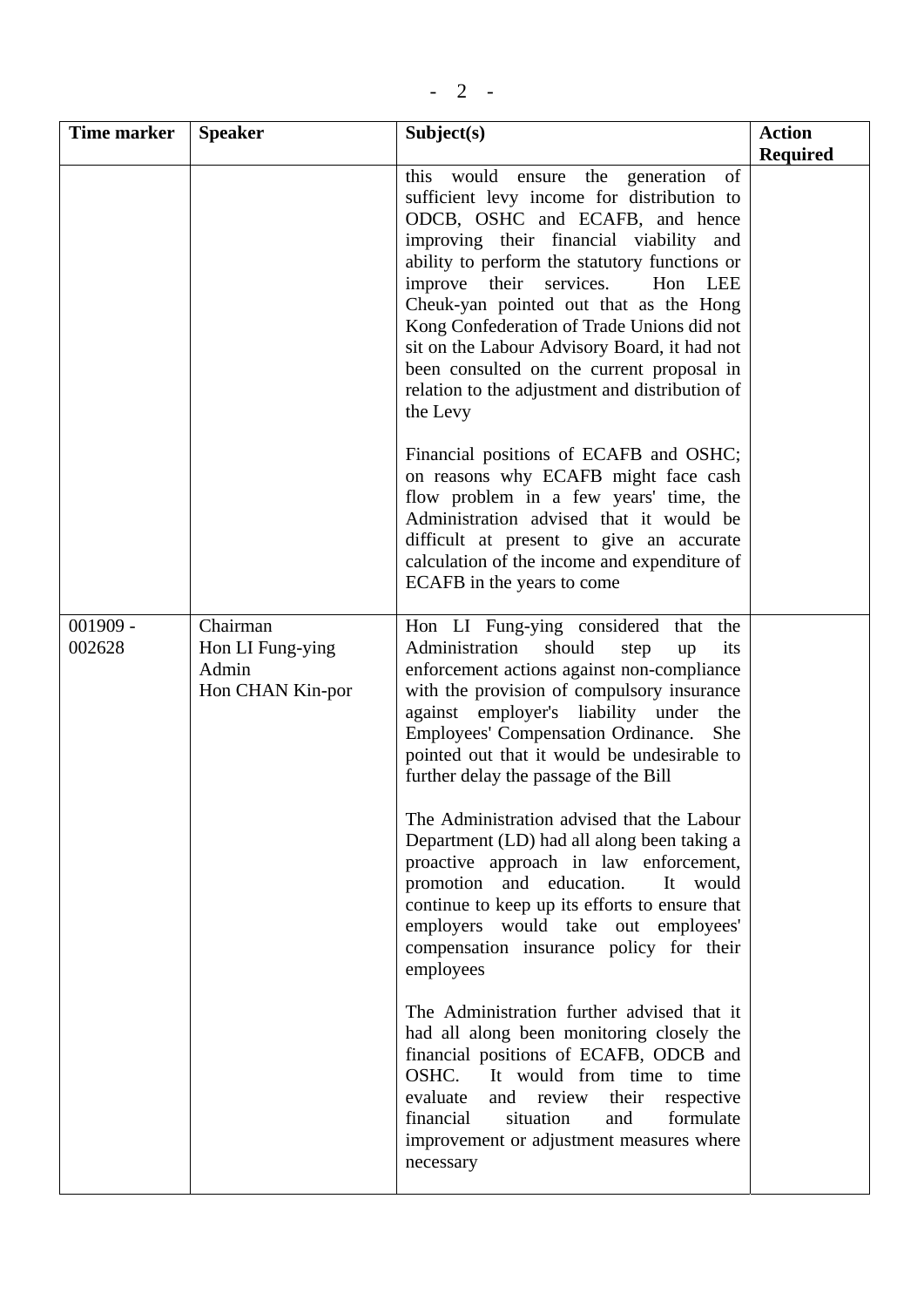| Time marker          | <b>Speaker</b>                                                                    | Subject(s)                                                                                                                                                                                                                                                                                                                  | <b>Action</b>   |
|----------------------|-----------------------------------------------------------------------------------|-----------------------------------------------------------------------------------------------------------------------------------------------------------------------------------------------------------------------------------------------------------------------------------------------------------------------------|-----------------|
|                      |                                                                                   |                                                                                                                                                                                                                                                                                                                             | <b>Required</b> |
| $002629 -$<br>010654 | Chairman<br>Admin<br>Hon LEUNG Yiu-chung<br>Hon LI Fung-ying<br>Hon LEE Cheuk-yan | Examination of the draft Committee Stage<br>amendments (CSAs) proposed by<br>the<br>Administration<br>(LC)<br>Paper<br>No.<br>$CB(2)704/09-10(01))$                                                                                                                                                                         |                 |
|                      |                                                                                   | Draft CSAs to amend sections 2 and $5(1)$ of<br>the Occupational Deafness (Compensation)<br>Ordinance (Cap. 469) (ODCO)                                                                                                                                                                                                     |                 |
|                      |                                                                                   | Draft CSAs to amend the proposed new<br>section $14A(2)(a)$ relating to the aggregate<br>length of employment in noisy occupation<br>required for<br>application for<br>further<br>compensation                                                                                                                             |                 |
|                      |                                                                                   | Draft CSAs to the new section $15(2)$                                                                                                                                                                                                                                                                                       |                 |
|                      |                                                                                   | Draft CSAs to amend section 19                                                                                                                                                                                                                                                                                              |                 |
|                      |                                                                                   | Draft CSAs to sections $20(1)$ , $20(2)$ and<br>$20(3)$ to make them easier to comprehend                                                                                                                                                                                                                                   |                 |
|                      |                                                                                   | Draft CSAs to section 27B concerning direct<br>payment of expenses or reimbursement of<br>expenses in relation to hearing assistive<br>devices                                                                                                                                                                              |                 |
|                      |                                                                                   | Draft CSAs to section 27C concerning limits<br>direct payment of expenses<br>of<br>and<br>reimbursement of expenses in relation to<br>hearing assistive devices                                                                                                                                                             |                 |
|                      |                                                                                   | Draft CSAs to section 48 to provide for<br>transitional arrangements                                                                                                                                                                                                                                                        |                 |
|                      |                                                                                   | Draft CSAs to Schedules 5 and 7                                                                                                                                                                                                                                                                                             |                 |
| $010655 -$<br>011503 | Chairman<br>Hon LI Fung-ying<br>Admin<br>ALA <sub>2</sub>                         | Whether further amendment should be made<br>to the draft CSAs relating to proposed new<br>section $48(10)$ and $(11)$ and section 5 of<br>Schedule 5 to improve their readability and<br>clarity                                                                                                                            |                 |
|                      |                                                                                   | for providing in<br>Reasons<br>detail<br>the<br>transitional<br>the<br>arrangements<br>and<br>arrangements relating to the payment of<br>compensation respectively in section 48 and<br>Schedule 5 to ODCO; the need to define<br>clearly the statutory rights of claimants and<br>obligations<br>of<br>ODCB;<br>the<br>the |                 |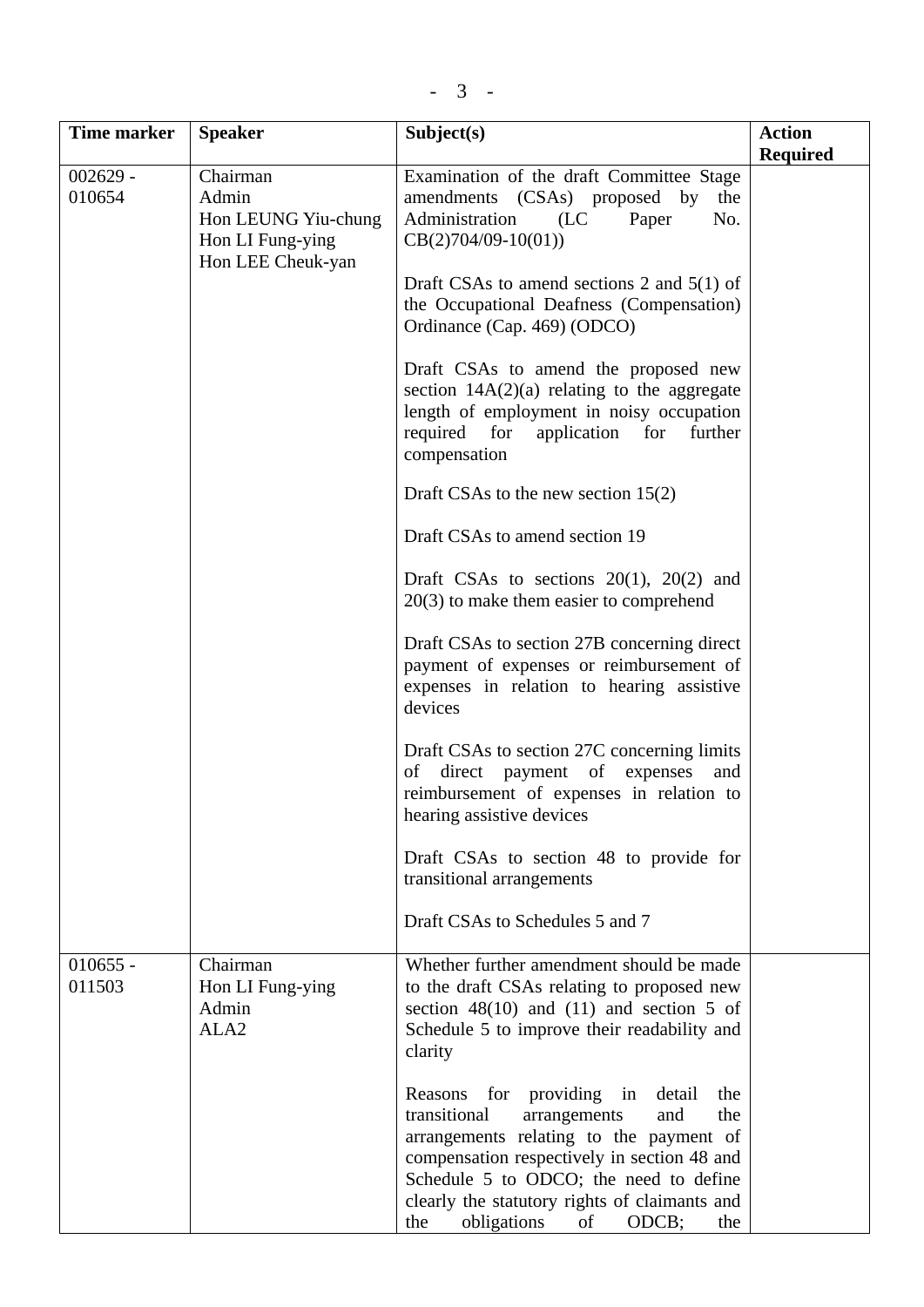| <b>Time marker</b>   | <b>Speaker</b>                                               | Subject(s)                                                                                                                                                                                                                                                                                                                                                                                                                                                                                                                                                                                                                                                                                                                                                                                                                                                                                                                                                      | <b>Action</b><br><b>Required</b> |
|----------------------|--------------------------------------------------------------|-----------------------------------------------------------------------------------------------------------------------------------------------------------------------------------------------------------------------------------------------------------------------------------------------------------------------------------------------------------------------------------------------------------------------------------------------------------------------------------------------------------------------------------------------------------------------------------------------------------------------------------------------------------------------------------------------------------------------------------------------------------------------------------------------------------------------------------------------------------------------------------------------------------------------------------------------------------------|----------------------------------|
|                      |                                                              | Administration's plan to enhance the public<br>understanding of the improvement items to<br>the Occupational Deafness Compensation<br>Scheme (the ODC Scheme) through<br>education and publicity                                                                                                                                                                                                                                                                                                                                                                                                                                                                                                                                                                                                                                                                                                                                                                |                                  |
| $011504 -$<br>012646 | Chairman<br>Admin<br>Hon LI Fung-ying<br>Hon LEUNG Yiu-chung | The purpose of the proposed CSAs to add<br>subsections $(9)$ , $(10)$ and $(11)$ to section 48<br>of ODCO<br>The Administration stressed that ODCB had<br>all along been exercising flexibility in<br>vetting applications for compensation under<br><b>ODCO</b>                                                                                                                                                                                                                                                                                                                                                                                                                                                                                                                                                                                                                                                                                                |                                  |
| $012647 -$<br>013410 | Chairman<br>ALA <sub>2</sub><br>Admin                        | Drafting-related initiatives implemented by<br>the Law Drafting Division leading to the use<br>of "must" to impose an obligation in place of<br>"shall" (LC Paper No. CB(2)512/09-10(04));<br>the Administration advised that this new<br>style was now used in all new legislation,<br>and it was also adopted when amending<br>existing legislation. The Administration<br>would look for opportunities in amending<br>exercises to change "shall" to "must",<br>especially in provisions in the proximity of<br>those in which "must" was used, for the sake<br>of tidiness                                                                                                                                                                                                                                                                                                                                                                                  |                                  |
| $013411 -$<br>014318 | Chairman<br>ALA <sub>2</sub><br>Admin<br>Hon LEUNG Yiu-chung | Regarding the proposed use of "he or she"<br>and "his or her" only in the English text of<br>section $27B(1A)$ ,<br>while<br>the<br>new<br>corresponding renditions were not used in<br>the Chinese text of the same section, the<br>Administration advised that the Law<br>Drafting Division had adopted a policy of<br>gender-neutral drafting since the use of<br>language with a gender-bias might be<br>viewed<br>discriminatory.<br>as<br>While<br>gender-neutral drafting would be used in all<br>new legislation, it would be used in a way<br>that would not have an impact on the<br>existing text when amending existing<br>legislation.<br>The Administration further<br>advised that gender-neutrality had no<br>significant implications for Chinese drafting.<br>If the English text used a noun to achieve<br>gender neutrality, the Chinese text could<br>follow suit. However, the character "他"<br>was more gender-neutral compared to "he". |                                  |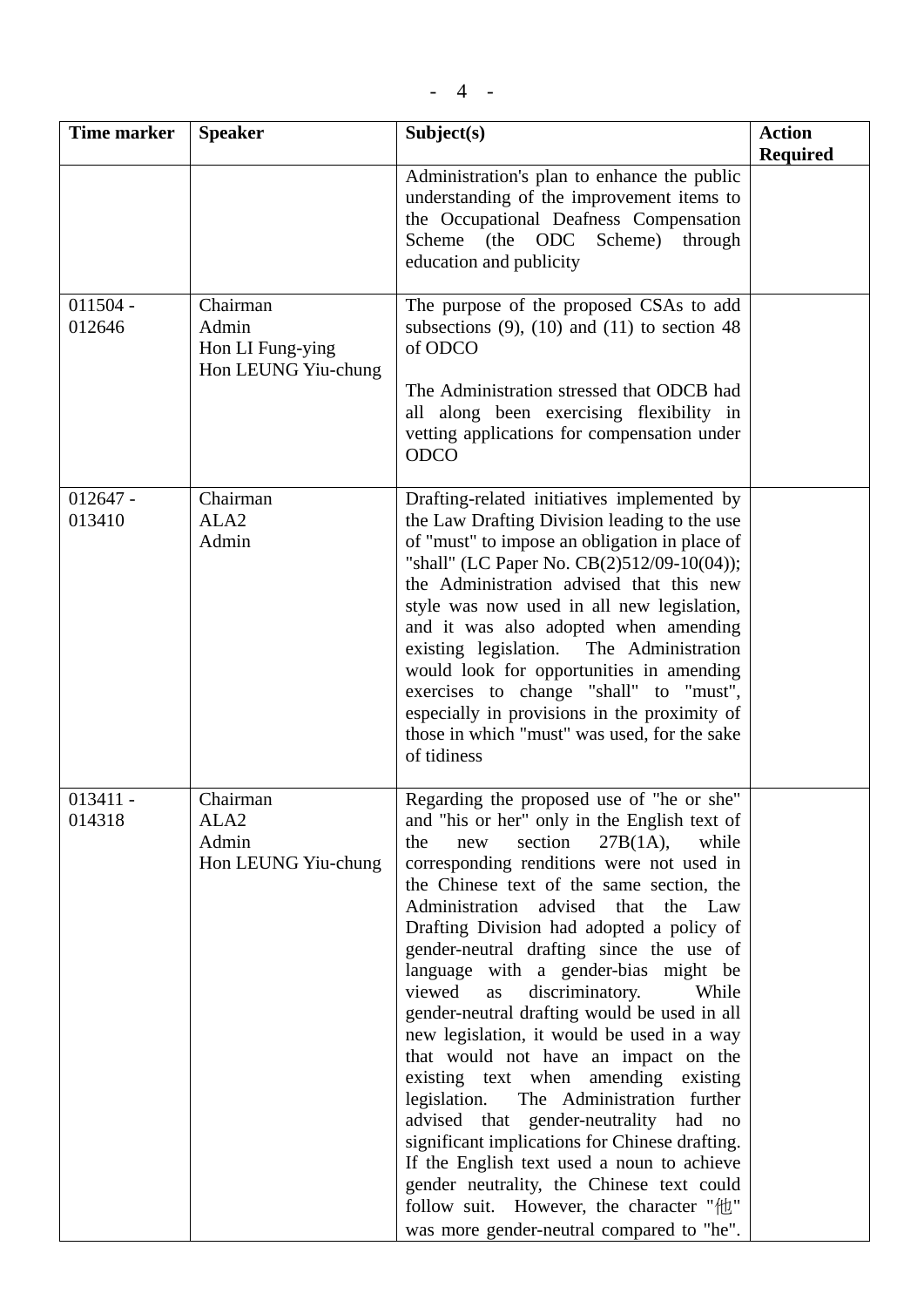| <b>Time marker</b>   | <b>Speaker</b>                                           | Subject(s)                                                                                                                                                                                                                                                                                                                                                                                                                                                                                                                                                                                                                                                                                                                                                                                                                                                                                                                                                                                                     | <b>Action</b>   |
|----------------------|----------------------------------------------------------|----------------------------------------------------------------------------------------------------------------------------------------------------------------------------------------------------------------------------------------------------------------------------------------------------------------------------------------------------------------------------------------------------------------------------------------------------------------------------------------------------------------------------------------------------------------------------------------------------------------------------------------------------------------------------------------------------------------------------------------------------------------------------------------------------------------------------------------------------------------------------------------------------------------------------------------------------------------------------------------------------------------|-----------------|
|                      |                                                          |                                                                                                                                                                                                                                                                                                                                                                                                                                                                                                                                                                                                                                                                                                                                                                                                                                                                                                                                                                                                                | <b>Required</b> |
|                      |                                                          | For example, "他們" was used for a group of<br>people of both sexes.<br>Therefore, if no<br>interpretation problem was likely to arise in<br>the particular context, " $\#$ $\#$ " and " $\#$ "<br>might continue to be used as they were<br>suitable and concise.<br>In addressing a<br>member's question about the use of "he" in<br>the existing legislation of Hong Kong, the<br>Administration pointed out that section $7(1)$<br>of the Interpretation and General Clauses<br>Ordinance (Cap. 1) provided that words and<br>expressions importing the masculine gender<br>included the feminine and neuter genders                                                                                                                                                                                                                                                                                                                                                                                         |                 |
|                      |                                                          | Hon LEUNG Yiu-chung considered that<br>corresponding rendition of "he/she", i.e.<br>"他/她", should be used in the Chinese text<br>of an ordinance                                                                                                                                                                                                                                                                                                                                                                                                                                                                                                                                                                                                                                                                                                                                                                                                                                                               |                 |
| $014319 -$<br>015320 | Chairman<br>ALA <sub>2</sub><br>Admin<br>Hon IP Kwok-him | The drafting of the English text of the<br>proposed CSAs to section 27B(1) regarding<br>the phrases "his or her ear that suffers"; the<br>meaning and use of "suffers" in the Oxford<br><b>Concise English Dictionary</b><br>The drafting of the Chinese text of the<br>proposed CSAs concerning the new section<br>48(5); the appropriateness of the use of<br>passive voice in the phrase "而第(6)款所指<br>明的規定就該試驗或報告獲符合"<br>Consistency between the Chinese<br>and<br>English texts of the proposed new section<br>$48(10)(b)$ and $(11)(b)$<br>The Administration advised that it would<br>revise the draft CSAs, including -<br>to substitute the word "the Court" in<br>(a)<br>sections<br>the<br>proposed<br>new<br>$48(6)(c)(iii)$ , $(6A)$ , $(10)(b)(ii)$<br>and<br>$(11)(b)$ by "the District Court";<br>to delete "的結果" from the proposed<br>(b)<br>new sections $48(4)(d)$ and $48(8)(d)$ in<br>the Chinese text; and<br>to amend \X 2009 年修訂條例 }' in the<br>(c)<br>Chinese text of the proposed new |                 |